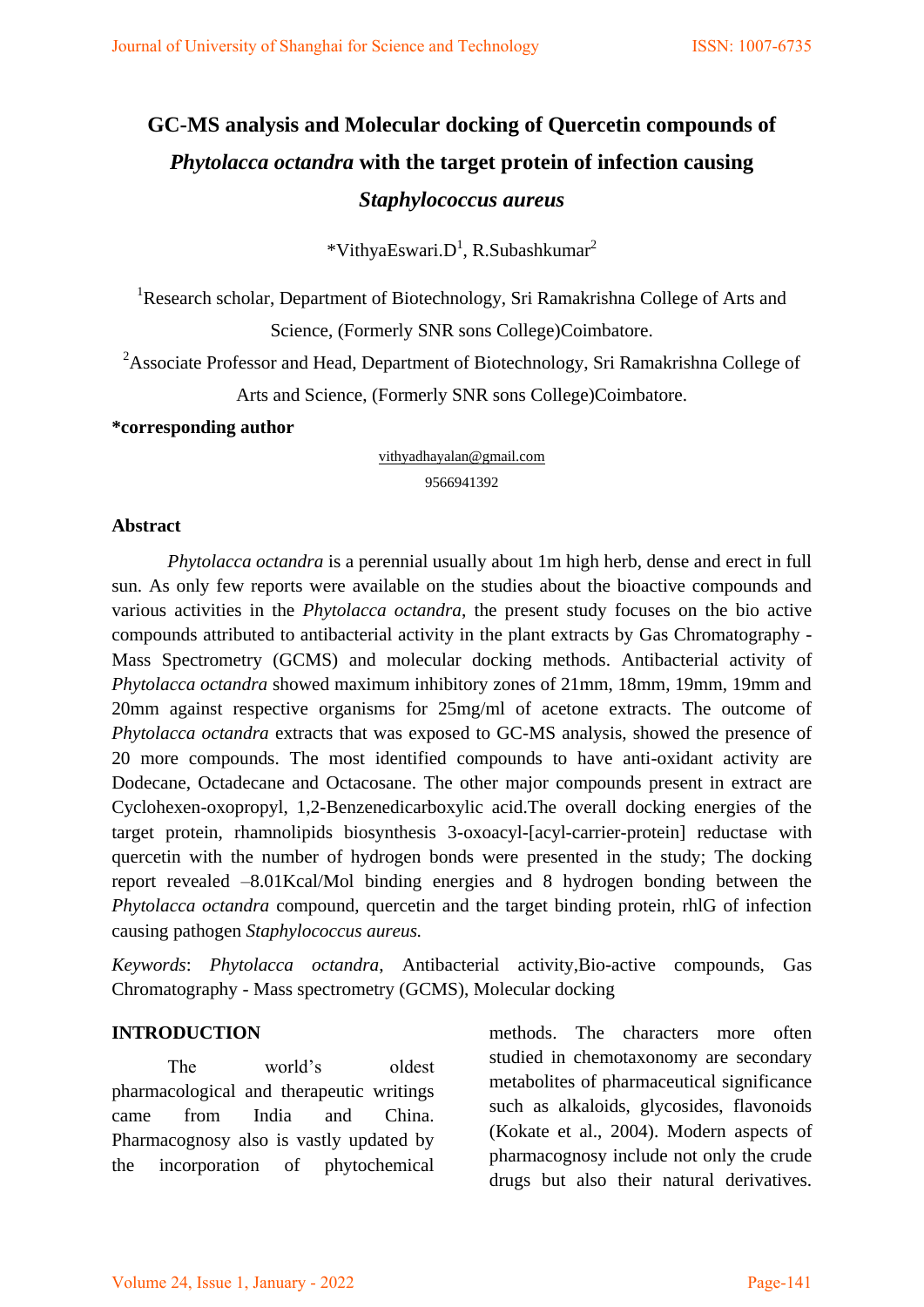Such plants due to the presence of bio active compounds possess various activities which can obtain a vital role in pharmaceutical industry (Daniel, 1991). Likewise, Members of the family Phytolaccaceae consist of various plants containing significant medicinal values.

The family Phytolaccaceae consists of 17 genera and 125 species. *Phytolacca*  is the largest genus of the family with 35 species. Phytolaccaceae is commonly known as Pokeweed family. The name PhytolaccaceaeLindl are conserved over Petiveriaceae Link. *Phytolacca octandra*is a native of tropical America (Lawrence, 1974). *Phytolacca octandra* is a perennial herb, usually about 1m high with a similar spread, which may be sprawling and open in shade or more compact, dense and erect in full sun. Stems are smooth and green or reddish.It has been introduced long ago to Kodaikanal and Nilgiri Hills in India. Now it seems to be restricted to Kodaikanal, Ootty and Munnar in South India, as a common and abundant wayside weed (Sivarajan VV and Indu, 1987).

*Phytolacca* species have been found to have some important medicinal uses as well. The tincture of *Phytolacca decandra* L. was reported as a remedy for cancer in America and widely used in treating some form of chronic rheumatic complaints (Sauer 1950). The roots are reported to be emetic and cathartic. Analysis of aqueous extracts of *Phytolacca americana* L. showed the presence of seven phenolic compounds namely, gallic acid, protocatechuic acid, chlorogenic acid, caffeic acid, m-hydroxybenzoic acid, coumaric acid and cinnamic acid (Wu, 2007). The use of Phytolacca as a narcotic and medicine has attracted the attention of phyto-chemists, for the last several

decades and a formidable number of bioactive compounds have been detected (Steinmetz 1960).

The phytotoxic effects of the species, *Phytolacca esculenta*Van,*Phytolacca insularis* L. and *Phytolacca americana* L. were different, even though the levels of total phenolic compounds were similar. They can be distinguished by their allelopathic potential and morphologies (Yong et al., 2005). Strong anti-inflammatory saponins were isolated from callus mass derived from stems and roots of *Phytolacca americana* L. Triterpenoidsaponins such as Phytolaccoside A, B and D were also reported (Hung and Hyun 1985).

In our previous studies phytochemical compounds and antioxidant properties of this plant extract was presented extensively (Vithya et al., 2000). Since only few reports were available on the studies about the bioactive compounds and various activities in the *Phytolacca octandra* In this present study we focused on the significant bio active compounds present in the plant extracts by Gas Chromatography - Mass Spectrometry (GCMS) and antibacterial activity, and Molecular docking of target protein with extracted compounds from plants of *Phytolacca octandra.*

#### **MATERIALS AND METHODS**

# **Collection of plant materials and preparation of extract:** *Phytolacca octandra* **plant**

*Phytolacca octandra* herbal leaf powder was commercially procured from a local supplier at Coimbatore, Tamil Nadu, India. About50g of *Phytolacca octandra*  herbal leaf powder was extracted with 125mL of acetone separately using Soxhlet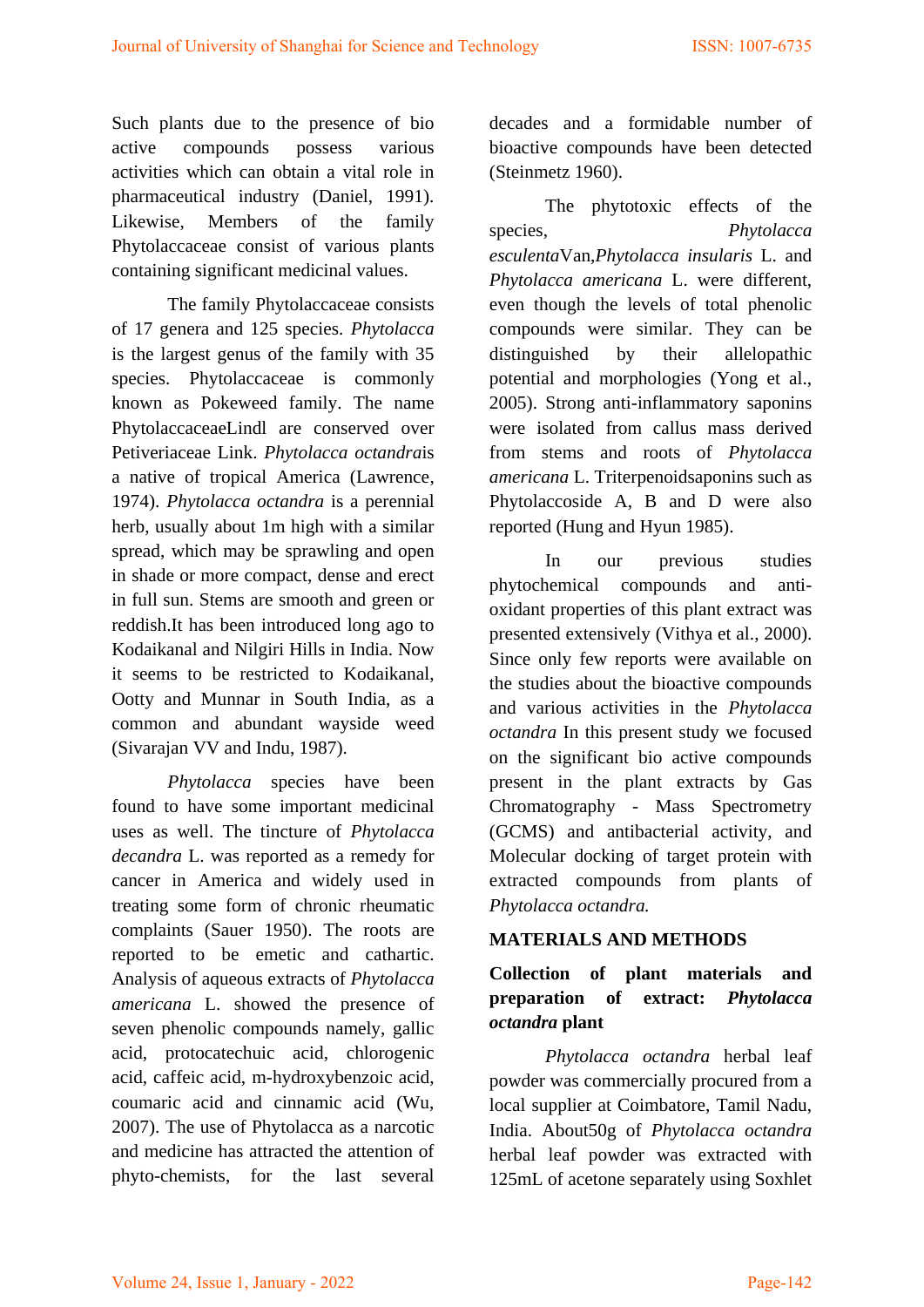extraction apparatus for 3days. The extract was evaporated to dryness using rotary flash evaporator. Similarly, petroleum ether and aqueous extracts were also prepared. From the resultant herbal extract, 5 different concentrations (5mg/l, 10mg/ml, 15mg/ml, 20mg/ml and 25mg/ml) were prepared to evaluate the antibacterial and antifungal efficacy. All the five concentrates of herbal extract was stored in the refrigerator prior to use.

# **Antimicrobial activity of the plant extract using agar-well diffusion method**

#### *Bacterial cultures used*

Two bacterial cultures, *Staphylococcus aureus, Escherichia coli, Pseudomonas aeruginosa, Enterobacter aerogenes and Klebsiella pneumoniae*which have the ability to cause hospital-acquired infections were commercially procured from a diagnostic laboratory at Coimbatore, Tamil Nadu, India.

The antibacterial activity of *Phytolacca octandra* leaves extractswere evaluated against the significant organisms (*Staphylococcus aureus, Escherichia coli, Pseudomonas aeruginosa, Enterobacter aerogenes and Klebsiella pneumoniae*) by well diffusion method. About 0.1% inoculum suspensions of five bacterial cultures were swabbed uniformly over each agar plate surface. Under sterile conditions, 6mm wells were cut on the agar surface of each Nutrient Agar (NA) plates.

About 50µl each of *Phytolacca octandra* leaves extracts, in 5% dimethyl sulfoxide (DMSO) were loaded into the well and the plates were incubated at 37ºC for 24 - 48h. The antibacterial activity was evaluated in terms of zone of inhibition

around the wells of each extract in all the inoculated NA plates. The inhibition clear zones were measured and recorded in millimeter.

## **GC-MS analysis of the extract to identify the antimicrobial compound**

The present study characterized the chemical profile of *Phytolacca octandra* using GC-MS. The consequences concerning to GC-MS investigation led to the recognition of lot of compounds from the GC fractions of the column purified extract of *Phytolacca octandra*. These compounds were acknowledged through mass spectrum attached with Gas chromatography. The active principles with their retention time (RT), molecular formula (MF), and molecular weight (MW) are graphically illustrated in the present research. The GC chromatogram shows the relative concentration of various compounds getting eluted as a function of retention time. The heights of the peak point out the relative concentration of the presented components. The mass spectrometer analyzed the compounds eluted at different times to identify the nature and structure of the compounds. These mass spectra are figure print of that compound which is identified from the National Institute of Standards and Technology (NIST) data library.

## **Molecular docking of target protein with extracted compounds from plants**

Quercetin is the strong antibacterial compound reported to be present in the extracts of *Phytolacca octandra*. In the present study, the molecular docking of Quercetin against the target protein of infection causing pathogen *Staphylococcus aureus* was investigated using bioinformatics tools.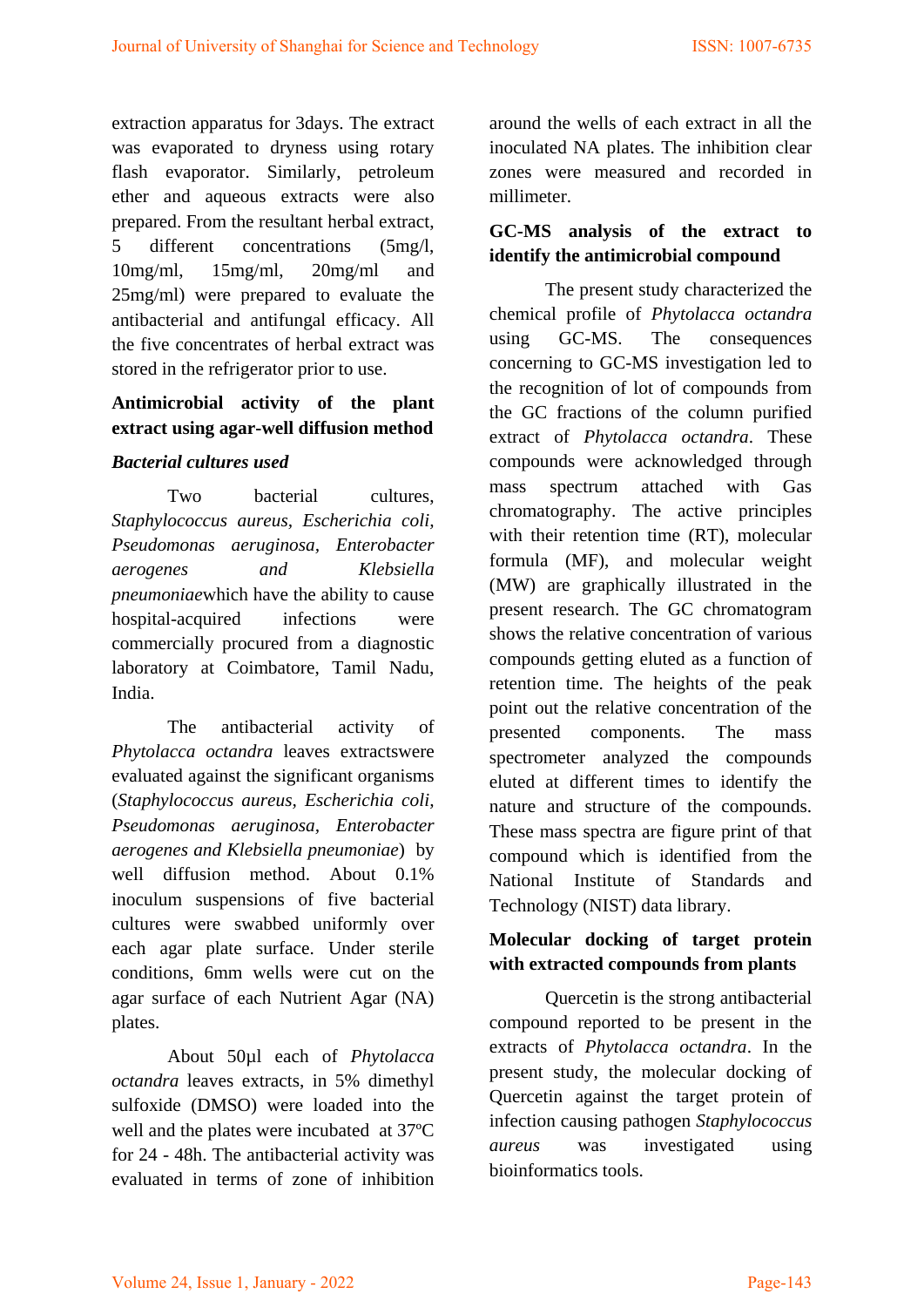#### **RESULTS AND DISCUSSION**

# **Antimicrobial activity of the plant extract using agar-well diffusion method**

The antibacterial activity of *Phytolacca octandra* extracts against five test bacteria, *Staphylococcus aureus, Escherichia coli, Pseudomonas aeruginosa, Enterobacter aerogenes and Klebsiella pneumoniae* was evaluated by agar diffusion method. Five different concentrations of acetonic extracts of *Phytolacca octandra* was used to determine the antibacterial activity against each organism. The results obtained in this study indicated that *Staphylococcus aureus, Escherichia coli, Pseudomonas aeruginosa, Enterobacter aerogenes and Klebsiella pneumoniae* tested against the acetone extract of *Phytolacca octandra* showed maximum inhibitory zones of 21mm, 18mm, 19mm,19mm and 20mm for 25mg/ml concentration respectively. The acetoneic extract of subsequent concentrations 20mg/ml and 15mg/ml also showed promising inhibitory zones during the analysis against all the test organisms. Inhibitory zones measuring 17mm, 14mm, 15mm, 17mm and 15mm were obtained for 20mg/ml of plant extracts against the respective organisms as mentioned above. Similarly, for 15mg/ml of plant extracts, 13mm, 12mm, 12mm, 11mm and 13mm of inhibitory zones were obtained. Interestingly, for the other two concentrations viz., 10mg/ml and 5mg/ml no inhibitory zones were observed against any test organism (Table-1).

Antibacterial inhibitory zones obtained during the analysis revealed that the pharmacological active compounds present in the herbal extracts disrupt the cell membrane of the microbes through the

physical and ionic phenomenon. The compounds present in the extract thus inhibited growth of test organisms by using an electrochemical mode of action to penetrate and disrupt their cell walls. When the cell walls are penetrated, leakage of metabolites occurs and other cell functions are disabled, thereby preventing the organism from duplication (Rosas-Pinon et al., 2012). The significant activity exerted in this present research was due to the fact that the natural bioactive compounds responsible for the antibacterial activity are mostly extracted in the solvents and these active compounds may be able to penetrate the thick cell walls through general diffusion channels formed by the bacterial porins present therein, and affect the bacterial enzymes that are responsible for survival and virulence of organisms resulting in cellular lysis (Shan et al., 2007).

## **GC-MS analysis of the extract to identify the antimicrobial compound**

The outcome of *Phytolacca octandra* extracts that was exposed to GC-MS analysis, showed the presence of 20 more compounds. In Table-2, the significant compounds obtained based on their retention peak (Fig. 1) was presented.

Dodecane, Octadecane, Octacosane are the major compounds responsible for the anti-oxidant activity of the plant extract. The spectrum sketch of GC-MS deep rooted the presence of two major antibacterial components like 2-lauro-1,3 didecoin (29.13%), and 1,2-Benzene dicarboxylic acid (23.3%). The other significant compounds are 3-Allyl-5,6 dihydro-1,4,2-dioxazine  $(24.46\%)$ , Propynal (3.94%), 5-Heptadecene Octadecanoic acid  $(1.77\%)$ ,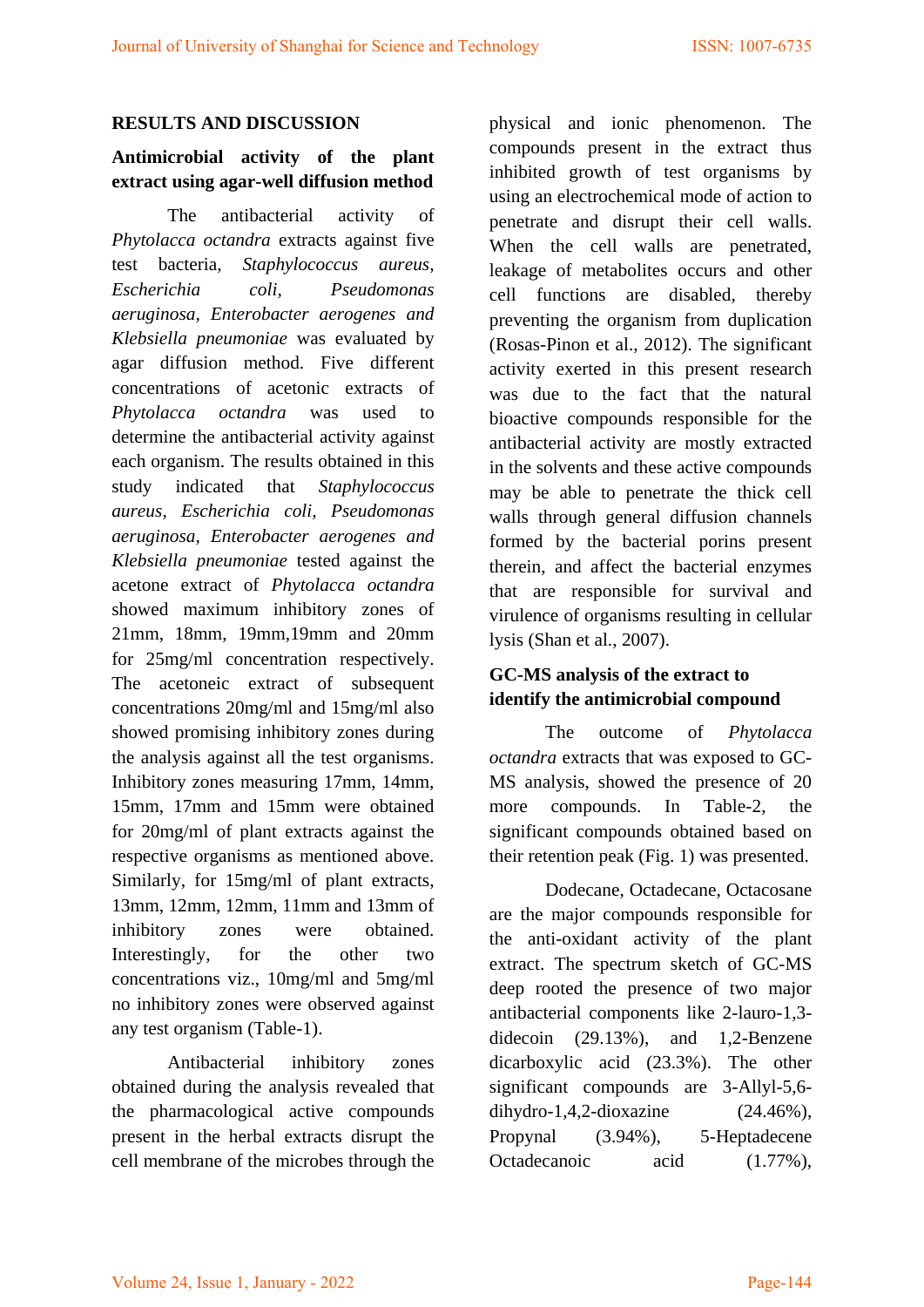Hexadecanoicacid (1.4%), Tri-Omethylphorbol 12-acetate (1.85%), Octacosane (1.36%), Pentatriacontane (3.03%), Dodecane, Tetradecane, Hexadecane, 2,6,10,14-tetramethyl, Dodecane, 2,6,11-trimethyl, Tridecane, 2 deutero-1,4,5,8-tetraazaphenanthrene, L-(- )-Fucose, benzyloxime, N-(phenyl-2 pyridinylmethylene, trans,cis-2,3- Dimethyl-4-(iodomethyl)-butyrilactone, Octadecanedioic acid, Nonadecane, Triacontane, carbomethoxy-1,2,3,4, tetrahydronaphthalene and 2-(1- Phenanthryl) benzaldehyde. The most identified compound to have antimicrobial property are Cyclohexen-oxopropyl, 1,2- Benzenedicarboxylic acid (23.3%), 5- Heptadecene Octadecanoic acid (1.77%), Hexadecanoic acid  $(1.4\%)$ , Octadecanedioic acid and 2-(1- Phenanthryl) benzaldehyde. All these screened compounds were found to be the derivative of phenol compounds. Hence the antimicrobial properties were found to contain in all these screened compounds.

GC-MS is the best technique to identify the bioactive constituents of long chain hydrocarbons, alcohols, acids, ester, alkaloids, steroids, amino and nitrogen compound (Subbaiyan et al., 2014). Gas chromatography has been the method of choice for analysis of volatile oils for many years. The constituents of volatile oils are identified using a combination of different GC techniques, including GC in combination with mass spectrometry. GC-MS is the most powerful technique used to identify the components present in the oils.

## **Molecular Docking of Quercetin with target protein of** *Staphylococcus aureus*

Quercetin is the strong antibacterial compound reported to be present in the extracts of *Phytolacca octandra*. In the present study, the molecular docking of Quercetin against the target protein of infection causing pathogen *Staphylococcus aureus* was investigated.

Proteins used for the docking studies are Rhamnolipids biosynthesis 3 oxoacyl-[acyl-carrier-protein] reductase enzyme and its transcriptional activator proteins are rhlG. In silico molecular docking of quercetin and rhamnolipids biosynthesis 3-oxoacyl-[acyl-carrierprotein] reductase coding generhlG, the docking energy in terms of binding energies was investigated based on the number of hydrogen bonds formed during the docking process. The overall docking energies of the target protein, rhlG with quercetin with the number of hydrogen bonds were described below in detail.

## **Docking analysis of rhamnolipids biosynthesis 3-oxoacyl-[acyl-carrierprotein] reductase coding rhlG with Quercetin**

The structure of Quercetin was retrieved from Pubchem database, drawn using ACD chemsketch was optimized and saved in MDL MOL format and converted to PDB format using Open babel molecular converter (Fig. 2). In Table-3, the properties of quercetin was presented.

Proteins used for the docking study, rhlG is involved in the rhamnolipid biopathway, also termed as rhamnolipids biosynthesis 3-oxoacyl-[acyl-carrierprotein] reductase biosynthesis pathway. The structure of rhlG from organism *Staphylococcus aureus* was retrieved from PDB database and its three dimensional structure was visualized using RASMOL (Fig. 3).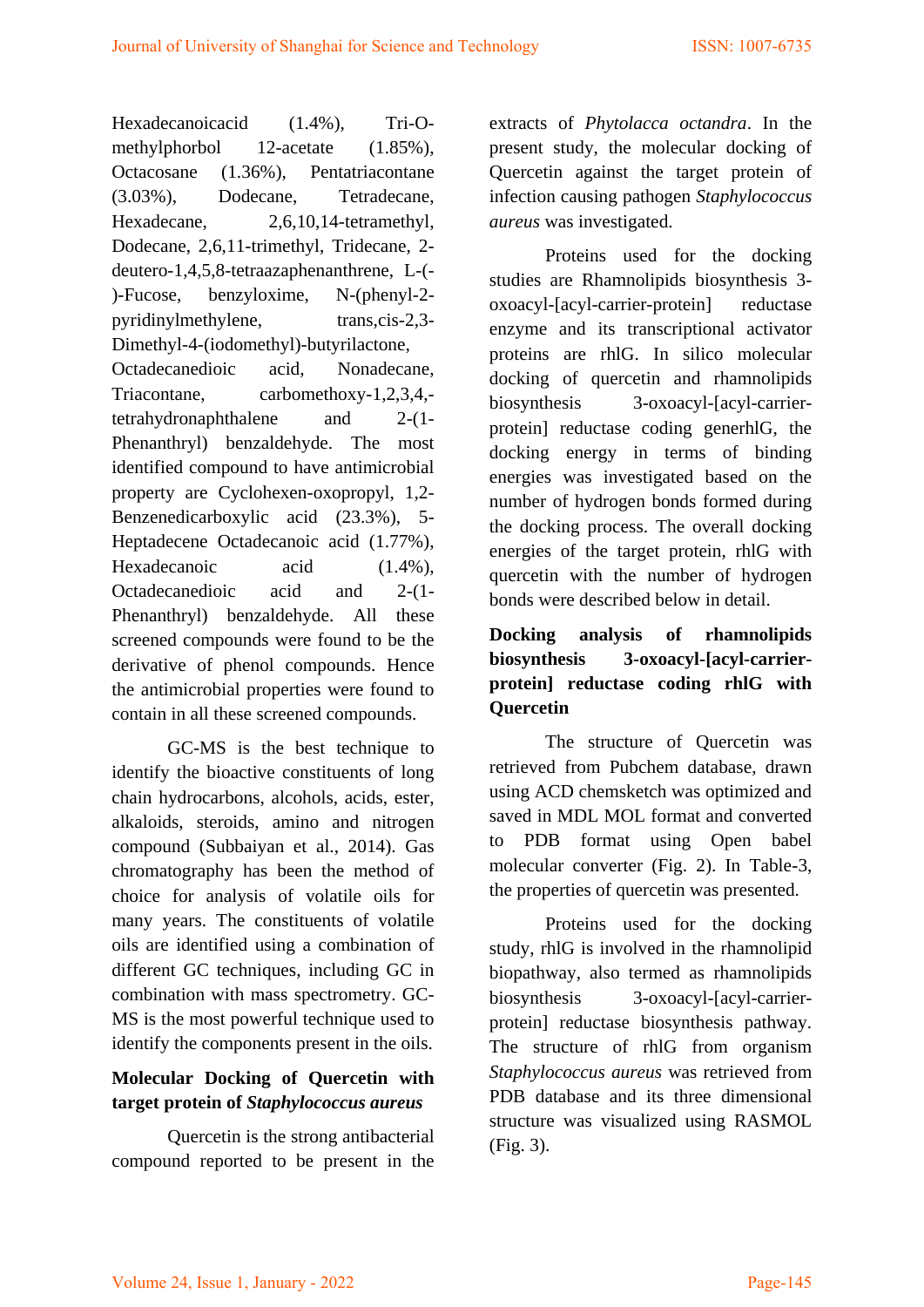Docking of rhlG and Quercetin and visualizing hydrogen interactions between them using Acceryls Discovery Studio Visualizer was presented in Table-4 and Fig. 4.

The overall docking energies of the target protein, rhamnolipids biosynthesis 3-oxoacyl-[acyl-carrier-protein] reductase with quercetin with the number of hydrogen bonds were presented (Table-5). The docking report revealed 8.01Kcal/Mol binding energies and 8 hydrogen bonding between the *Phytolacca octandra* compound, quercetin and the target binding protein, rhlG of infection causing pathogen *Staphylococcus aureus.* 

Based on the above docking energy results, the target proteins in the test organism causing infection for molecular docking approach was thus investigated using *in silico* studies. Gram-Positive *Staphylococcus aureus* was selected as the test organism. Bacterial reduction percentage obtained during the study also attributed that the compounds such as alkaloid, tannin, flavonoid, phenol, steroid, saponin and glycoside in *Phytolacca octandra* extract are the responsible bioactive agents. The antibacterial activity of such phytochemcials was reported by earlier studies and revealed that they inhibited the growth of microbes in many ways such as by inhibiting protein synthesis, inferring with nucleic acid synthesis, breaking the peptide bonds, acting as chelating agents, inhibiting metabolic pathway, inferring with cell wall synthesis or by preventing utilization of available nutrients by the microorganisms (Sheets et al., 2012). However these extracts do not affect the non-pathogenic bacteria which may be due to hindrance of penetration through the outer cell wall and

absence of specific enzyme in the bacteria. This mode of action of the plant extract against the specific bacteria may be due to its secondary mode of action against the bacterial enzymes instead of acting on the cell wall of the bacteria (Deris et al., 2014).The pathway responsible for the pathogenicity of organism, rhamnolipid biosynthesis pathway is studied. Inhibition of rhamnolipids biosynthesis 3-oxoacyl- [acyl-carrier-protein] reductase enzyme in rhamnolipid pathway restricts to take up the organic matter which leads to bacterial death. Rhamnolipid reductase enzyme inhibitor inactivate the lipid (rhamnoipid precursor pathway) in the periplasmic space so that the antibacterial compounds in *Phytolacca octandra* can reach its target called antibiotic binding protein, and interrupt the biosynthesis of cell wall causing the death of the bacteria. The target for designing the drug against the *S. aureus causing* infection was thus identified using *in silico* studies.

#### **CONCLUSION**

The present study is corroborate the significance of antibacterial activity and bioactive compounds attributing to the activity present in the *Phytolacca octandra* plant extracts. *Phytolacca octandra* plant extracts exhibited different levels of antioxidant activity in all the models studied. Antibacterial activity of *Phytolacca octandra* showed maximum inhibitory zones of against respective organisms for the acetone extracts. GC-MS analysis revealed presence of 20 more compounds that are significantly attributing to antibacterial and anti-oxidant or anti-cancer activity. Quercetin is found to be the strong antibacterial compound reported to be present in the extracts of *Phytolacca octandra*in the present study.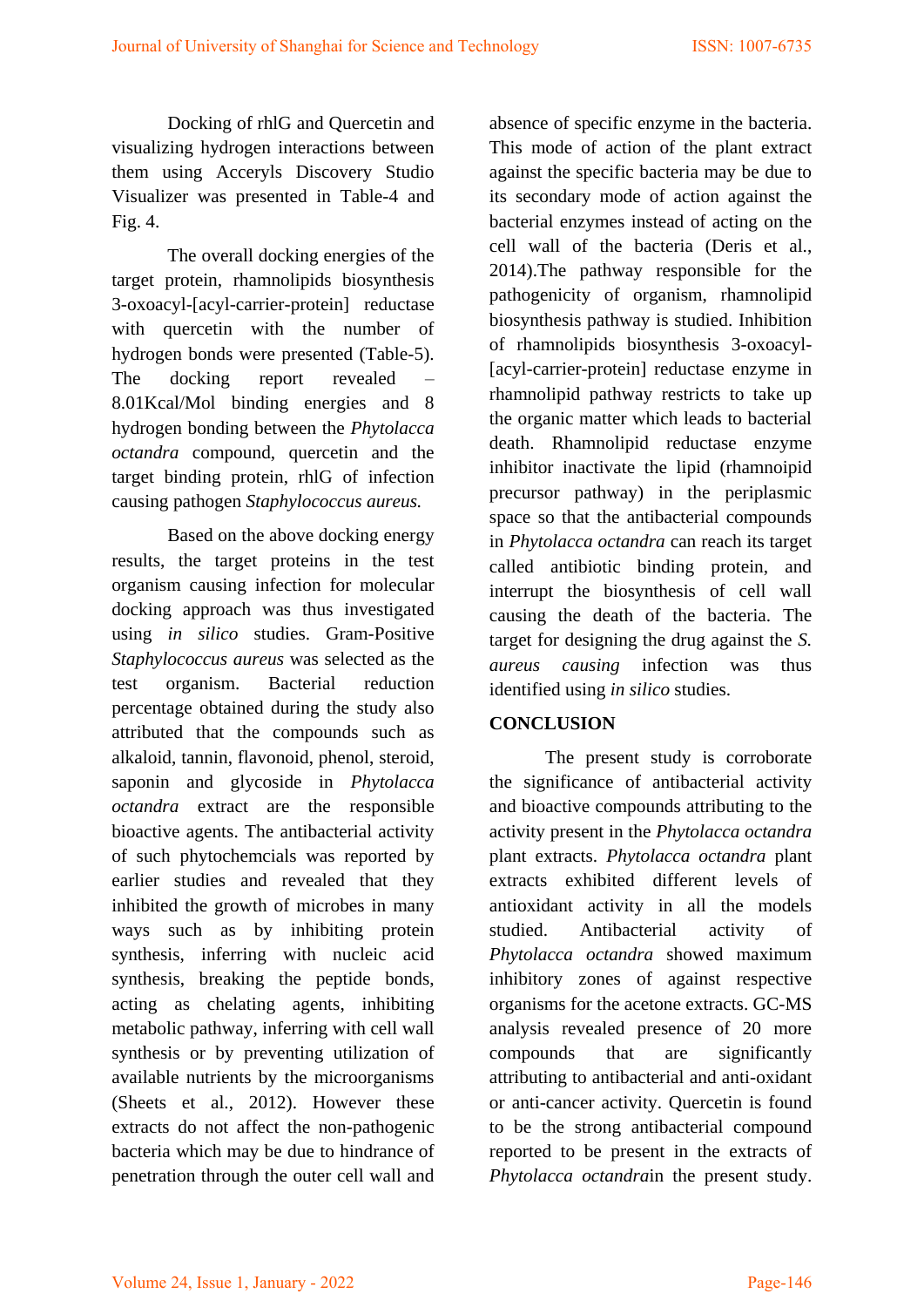Molecular docking of Quercetin against the target protein (Rhamnolipids biosynthesis 3-oxoacyl-[acyl-carrierprotein] reductase enzyme) of infection causing *Staphylococcus aureus*showed overall docking energies of -8.01Kcal/Mol binding energies and 8 hydrogen bonds. The docking indicated that the

pharmacological applications of the plant extracts and its bioactive compounds would be a promising concept in near future.

#### **CONFLICT OF INTEREST**

Authors declare no Conflict of interest in the present study.

#### **REFERENCE**

- 1. Daniel, M., 1991. Methods on plant chemistry and Economic Botany, Kalyani Publishers, New Delhi.
- 2. Deris ZZ, Akter J, Sivanesan S, Roberts KD, Thompson PE, Nation RL, Li J, Velkov T. A secondary mode of action of polymyxins against Gram-negative bacteria involves the inhibition of NADH-quinoneoxidoreductase activity. *J Antibiot*, 2014; 67: 147–151.
- 3. Hung, J.C. and Hyun, S.K., 1985. Saponins from the callus mass of Phytolacca americana, Arch. Pharm. Res., 8(1): 15-20.
- 4. Kokate CK, Purohit AP and Gokhale SB. Pharmacognosy*.* NiraliPrakasahan Publishers, Pune. 2004.
- 5. Lawrence HMG. 1974. Taxonomy of vascular plants, 4th ed.,Oxford and IBH Publishing Company, New Delhi.
- 6. Rosas-Pinon Y, Mejia A, Diaz-Ruiz G, Aguilara MI, Sanchez-Nieto S, Rivero-Cruza JF. Ethnobotanical survey and antibacterial activity of plants used in the Altiplane region of Mexico for the treatment of oral cavity infections. *J Ethnopharmacol,* 2012; 141: 860–865.
- 7. Shan B, Cai YZ, Brooks JD, Corke H. The in vitro activity of dietary spice and medicinal herb extracts. *Int J Food Microbiol*, 2007; 117: 112–119.
- 8. Sheets SM, Robles-Price AG, McKenzie RME, Casiano CA, Fletcher HM. Gingipaindependent interactions with the host are important for survival of *Porphyromonasgingivalis*. *Front Biosci*, 2012; 13: 3215–3238.
- 9. Sivarajan VV and Indu B. 1987. In Indian medicine, Pursuit of new herbal sources. Ancient. Sci. Life. 2004; 7(1): 39-44.
- 10. Subbaiyan B, P. Samydurai, M. KarthikPrabu and V Thangapandian. 2014. Gas Chromatography and Mass Spectrum analysis of *CatharanthusPusillus*Murray G. Don (Apocyanaceae). Int. Res J Pharm. App Sci., 4(2):48-52.
- 11. Wu, H.C., 2007. The phenolic 3, 4 dihydroxy benzoic acid is an endgenot regulator of rooting in Proteacynaroides, Plant growth regu., 21(5): 159-167.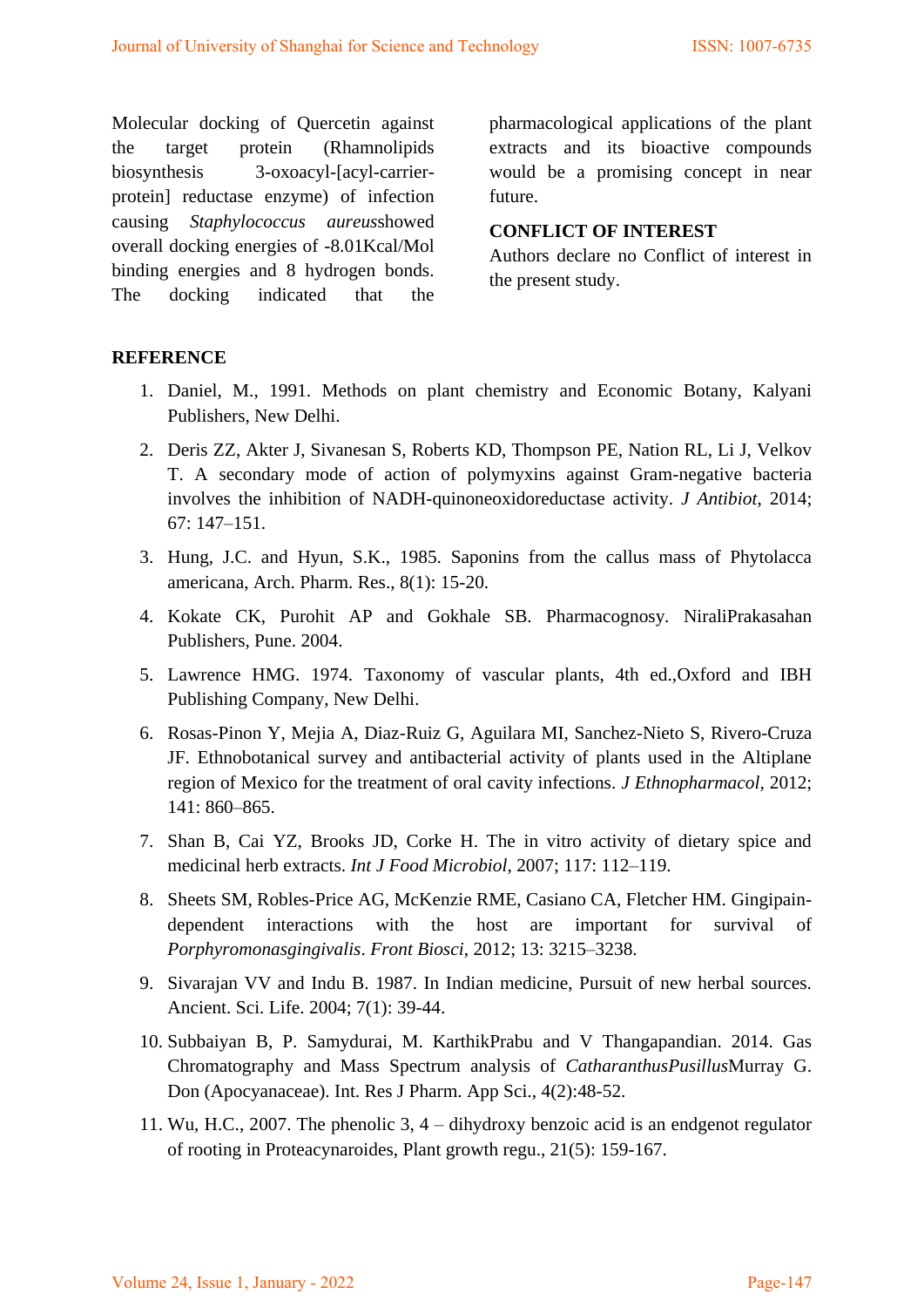12. Yong, O., Kim, J., Johnson, D. and Lee, E.J., 2005. Phytotoxic effects and chemical analysis of leaf extracts from three Phytolaccaceae species in South Korea, Jour. Chem. Ecol., 31(5): 1-4.

## **Table-1: Qualitative analysis of Antibacterial activity of** *Phytolacca octandra* **acetone extracts**

| S.             | <b>Test</b>               | Zone of Inhibition (in mm) |         |         |            |         |
|----------------|---------------------------|----------------------------|---------|---------|------------|---------|
| N <sub>0</sub> | <b>Organisms</b>          | 5mg/ml                     | 10mg/ml | 15mg/ml | $20$ mg/ml | 25mg/ml |
| $\bf{r}$       | Staphylococcus<br>aureus  |                            |         | 13.0    | 17.0       | 21.0    |
| $\overline{2}$ | Escherichia<br>coli       |                            |         | 12.0    | 14.0       | 18.0    |
| 3              | Pseudomonas<br>aeruginosa |                            |         | 12.0    | 15.0       | 19.0    |
| $\overline{4}$ | Enterobacter<br>aerogenes |                            |         | 11.0    | 17.0       | 19.0    |
| 5              | Klebsiella<br>pneumoniae  |                            |         | 13.0    | 15.0       | 20.0    |

## **Table-2: Chemical nature and activity of phyto-components identified in** *Phytolacca octandra* **extracts by GC-MS analysis**

| S.<br>No.      | Name of the<br>compound     | <b>Molecular</b><br>formula | <b>Chemical</b><br>nature | <b>Retention</b><br>time | Peak<br>area<br>(%) | <b>Activity</b>              |
|----------------|-----------------------------|-----------------------------|---------------------------|--------------------------|---------------------|------------------------------|
| 1              | Dodecane                    | $C_{12}H_{26}$              | n-dodecane                | 7.86                     | 0.27                | Antimicrobial<br>Antioxidant |
| $\overline{2}$ | Octadecane                  | $C_{18}H_{38}$              | $n-$<br>octadecane        | 13.54                    | 0.52                | Antimicrobial<br>Antioxidant |
| 3              | Cyclohexen-<br>oxopropyl    | $C_{18}H_{19}NO$            | quinoline                 | 18.01                    | 1.07                | Antibacterial                |
| $\overline{4}$ | Eicosane                    | $C_{20}H_{42}$              | icosane                   | 22.30                    | 0.51                | Antibacterial                |
| 5              | Benzenedicarboxylic<br>acid | $C_{16}H_{22}O_4$           | ethyl hexyl<br>phthalate  | 31.49                    | 23.30               | Antibacterial                |
| 6              | 2-lauro-1,3-didecoin        | $C_{35}H_{66}O_6$           | didecoin                  | 34.53                    | 29.13               | Antibacterial                |
| 7              | Octacosane                  | $C_{28}H_{58}$              | $n -$<br>Octacosane       | 38.50                    | 3.03                | Antimicrobial<br>Antioxidant |

## **Table-3: Properties of Quercetin**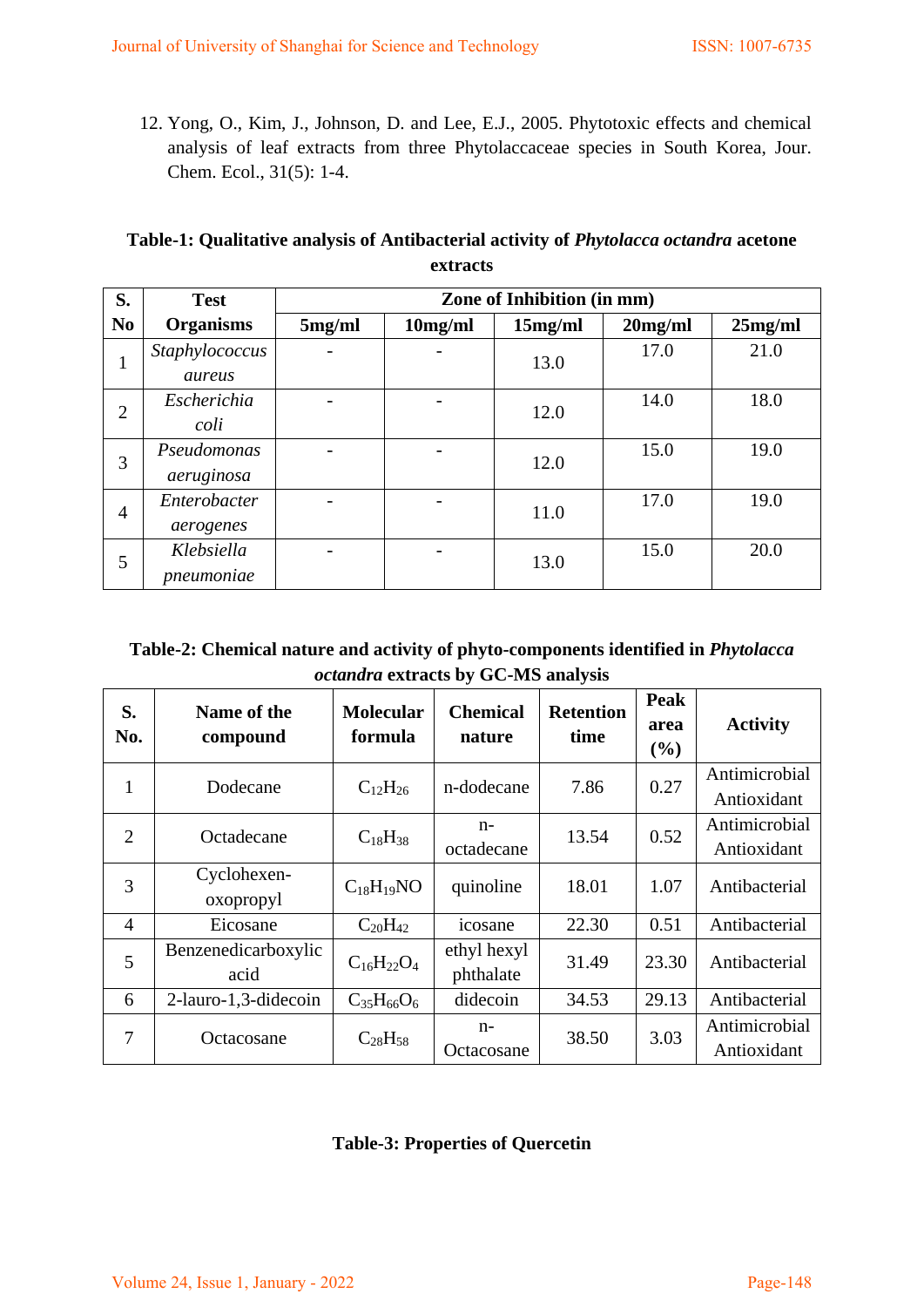| <b>Property Name</b>                | <b>Property Value</b> |  |  |
|-------------------------------------|-----------------------|--|--|
| Molecular Weight                    | 302.238 $g/mol$       |  |  |
| Molecular formula                   | $C_{15}H_{10}O_7$     |  |  |
| <b>Hydrogen Bond Donor Count</b>    | 5                     |  |  |
| <b>Hydrogen Bond Acceptor Count</b> |                       |  |  |
| <b>Rotatable Bond Count</b>         |                       |  |  |
| XLogP3-AA                           | 1.5                   |  |  |

## **Table-4: Interactions between rhlG and Quercetin**

| rhlG               |                 | Quercetin          | Distance $(\AA)$ |                 |  |
|--------------------|-----------------|--------------------|------------------|-----------------|--|
| Aminoacid          | Atom            | Atom               |                  | $(K_{CAI}/MOL)$ |  |
| <b>GLU348</b>      | OE <sub>2</sub> | H1                 | 2.42             |                 |  |
| <b>GLU348</b>      | OE <sub>2</sub> | H2                 | 1.56             |                 |  |
| <b>HIS318</b>      | N               | $\Omega$           | 2.65             |                 |  |
| <b>HIS318</b>      | N               | <b>OXT</b>         | 2.43             |                 |  |
| <b>ASN319</b>      | N               | <b>OXT</b>         | 3.20             | $-8.01$         |  |
| PRO316<br>$\Omega$ |                 | 2.38<br><b>HXT</b> |                  |                 |  |
| <b>GLU321</b>      | OE <sub>2</sub> | H                  | 2.41             |                 |  |
| <b>GLU321</b>      | OE <sub>2</sub> | H                  | 1.76             |                 |  |
| <b>CYS315</b>      | N               | $\cap$             | 3.37             |                 |  |

## **Table-5: Overall docking energies of the target protein**

| <b>Docking of Quercetin with</b><br>target protein of<br>Staphylococcus aureus          | Docking energy | No. of Hydrogen bonds |
|-----------------------------------------------------------------------------------------|----------------|-----------------------|
| rhlG coding rhamnolipids<br>biosynthesis 3-oxoacyl-[acyl-<br>carrier-protein] reductase | $-8.01$        | 8                     |

## **Fig. 1: GC-MS analysis of** *Phytolacca octandra*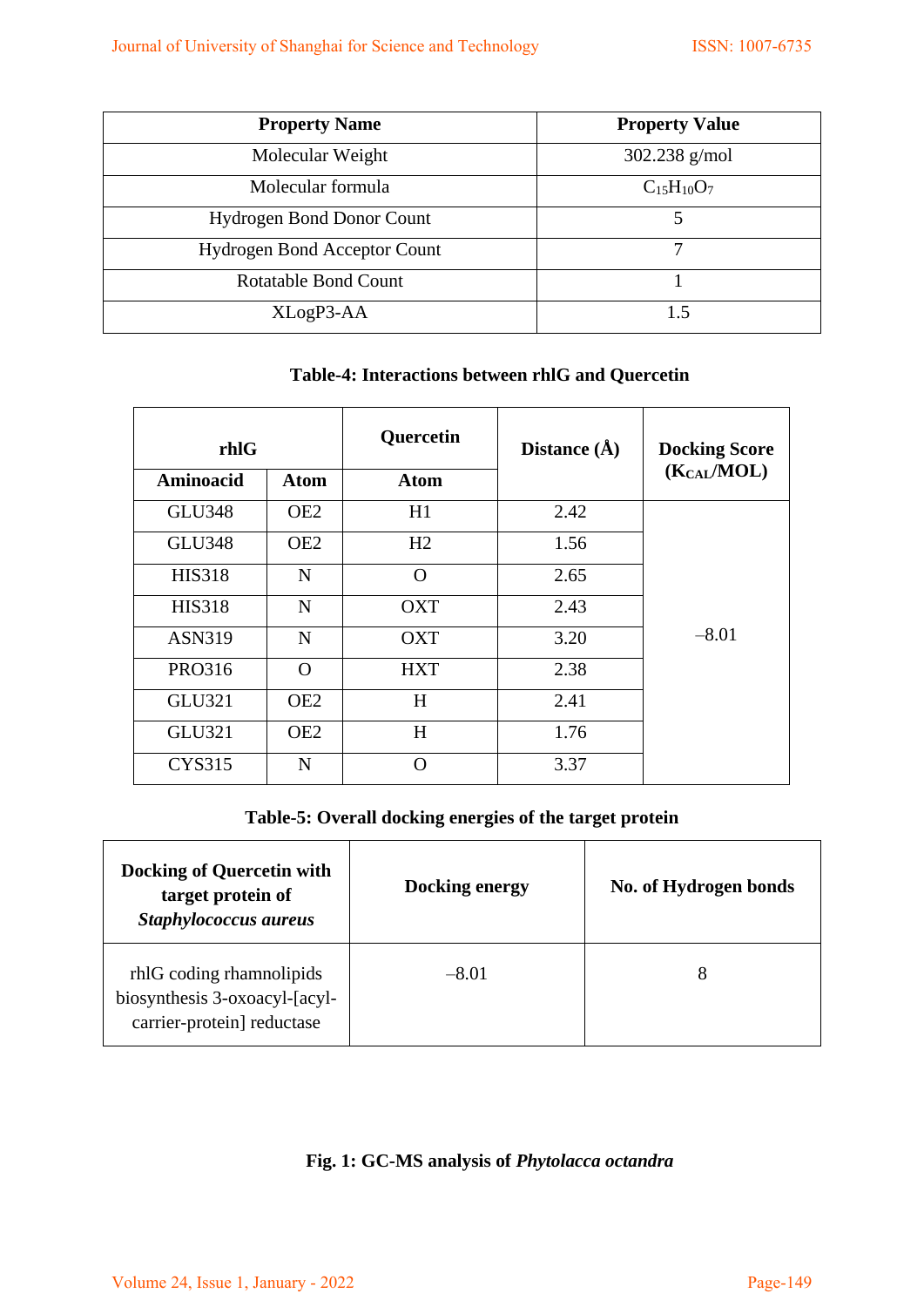

**Fig. 2: Structure of Quercetin** 



**Fig. 3: Three Dimensional structure of rhlG** 



**Fig. 4: Molecular Interaction between rhlG and Quercetin using Acceryls Discovery Studio Visualizer**